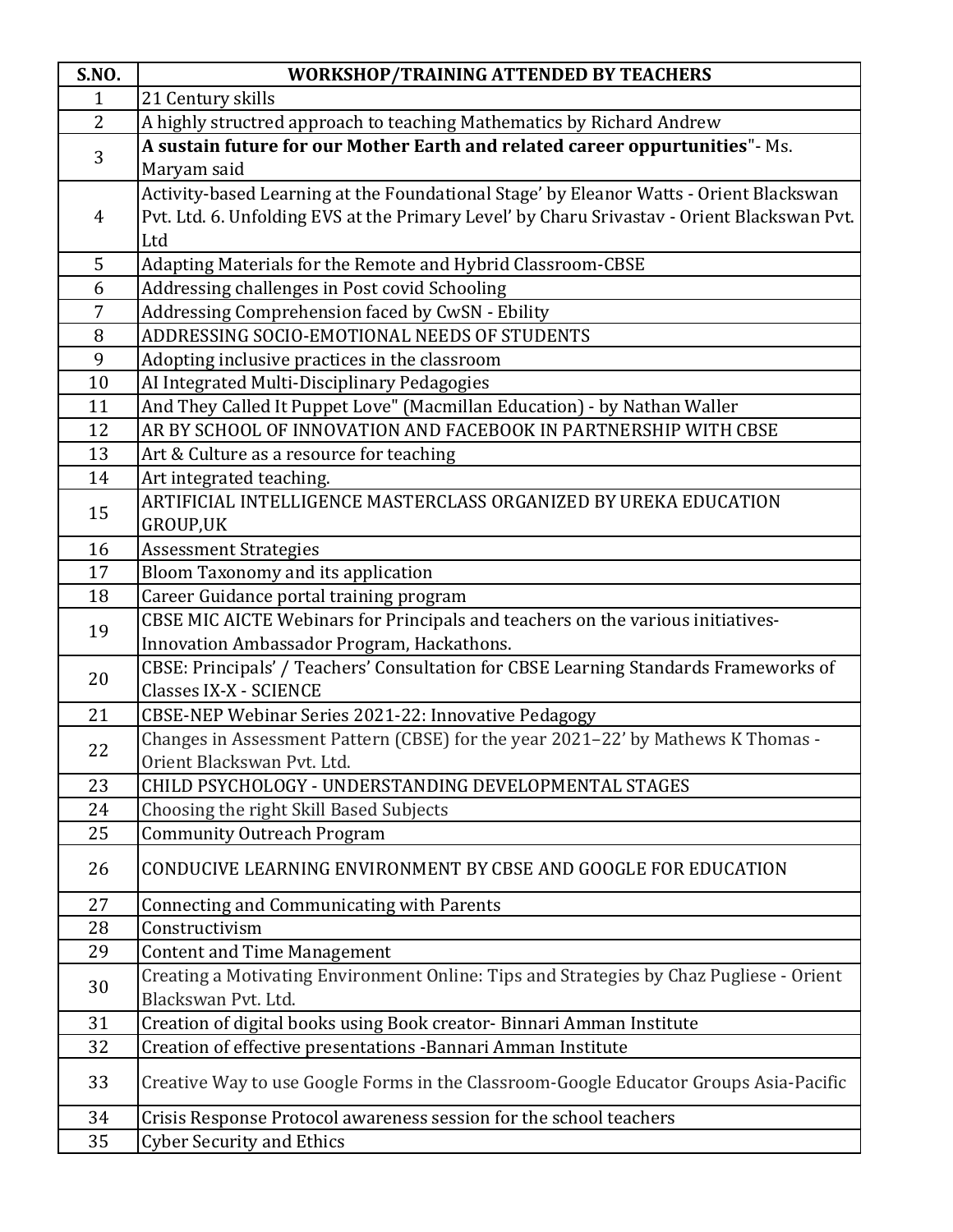| 36 | Dealing with exam anxiety.                                                                |
|----|-------------------------------------------------------------------------------------------|
| 37 | Decision Making Skills in Adolescents                                                     |
| 38 | Defining the Goals for Learning                                                           |
| 39 | Deliberating on Ethics and Integrity                                                      |
| 40 | Developing Resilience in Students                                                         |
| 41 | Developing Scientific Temperament                                                         |
| 42 | Digital Learning and Management                                                           |
| 43 | <b>DIGITAL LIBRARY</b>                                                                    |
| 44 | <b>Effective Communicative Skills.</b>                                                    |
| 45 | <b>Embracing Multilingualism in Classrooms</b>                                            |
| 46 | <b>EMPLOYABILITY SKILLS</b>                                                               |
| 47 | Engaging and Inspiring the learners in computing through Project-Based Learning           |
| 48 | ENTREPRENEURSHIP TEACHING                                                                 |
| 49 | <b>Essential Components of a Lesson Plan</b>                                              |
| 50 | <b>Experiential Learning in Practice</b>                                                  |
| 51 | First Aid and Mental Health Training Program                                              |
| 52 | Five hours training programme on StoryTelling as Pedagogy                                 |
| 53 | <b>Focusing on Competency Based Education</b>                                             |
| 54 | <b>Fostering Critical and Creative Literacy</b>                                           |
| 55 | <b>GAMIFICATION IN LEARNING</b>                                                           |
| 56 | GOOGLE ARTS AND CULTURE - GOOGLE FOR EDUCATION                                            |
| 57 | Happy Teachers create Happy Classrooms                                                    |
| 58 | <b>Health Promoting Schools</b>                                                           |
| 59 | Hindi Bhasha Me Lekhan Tatha Sahitya Srijan                                               |
| 60 | Hindi Webinar -2 by Fullmarks                                                             |
| 61 | HOLISTTIC ASSESSMENT BY CBSE AND GOOGLE FOR EDUCATION                                     |
| 62 | How to use email effectively - by Jessica Anthony Trainer, ACHIEVE leadership             |
| 63 | <b>Implementing NEP-Learning Standards Framework(ENGLISH)</b>                             |
| 64 | Item Writing-Multiple Choice Questions                                                    |
| 65 | Joyful Mathematics                                                                        |
| 66 | KAHOOT GAME BASED LEARNING PLATFORM-                                                      |
| 67 | Keeping the End in Mind                                                                   |
| 68 | KHADI DESHON MEIN HINDI BHASHA MEIN LEKHAN TATHA SAHITYA SRIJAN                           |
| 69 | Learning standards Frameworks of classes IX-X S.Science                                   |
| 70 | Library an Asset for Research and Learning                                                |
| 71 | Maduban - Hindi language teaching                                                         |
| 72 | MIDDLE EAST EDUCATION MEET ON AI                                                          |
| 73 | Multi-level, Activity-based Learning at the Foundational Stage' by Eleanor Watts - Orient |
|    | Blackswan Pyt. Ltd. - Orient Blackswan Pyt. Ltd.                                          |
| 74 | NEED AND WAYS OF PROFESSIONAL GROWTH                                                      |
| 75 | NISHTHA 2.0 - SECONDARY COURSE                                                            |
| 76 | NISHTHA 3.0 (FLN) COURSE-UNDERSTANDING LEARNERS                                           |
| 77 | ONLINE TRAINING PROGRAM ON ARTIFICIAL INTELLIGENCE                                        |
| 78 | Pariksha Pe Charcha                                                                       |
| 79 | Pedagogy and Planning in Physical Education.                                              |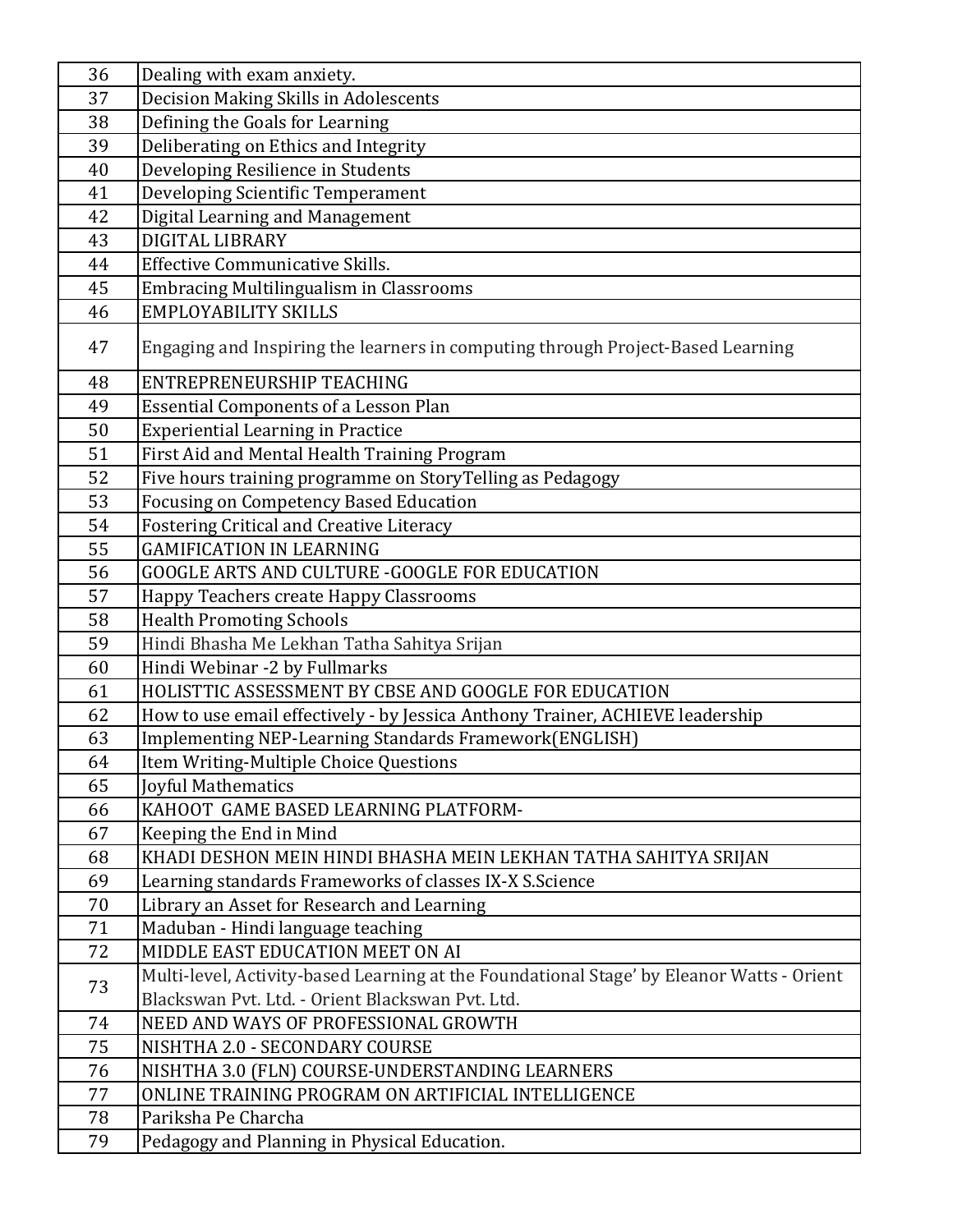| 80  | Phonics SoundsA-Z (Phonemes & Graphemes)                                              |
|-----|---------------------------------------------------------------------------------------|
| 81  | Planning to Assess the Learning                                                       |
| 82  | POSTER MYWALL- ONLINE GRAPHIC DESIGN TOOL                                             |
| 83  | <b>Practicing Blended Learning</b>                                                    |
| 84  | Professional Development programme" by Dr. Brijesh Pare                               |
| 85  | <b>Promoting Mental Health</b>                                                        |
| 86  | PYTHON PROGRAMMING -GUINNESS WORLD RECORD EVENT ORGANIZED BY GUVI                     |
|     | <b>TECH</b>                                                                           |
| 87  | Ramanujan Museum & Math Education Centre - Teaching Addition - 6 different Methods    |
|     | by A.T.B.Bose                                                                         |
| 88  | Reflection as an Assessment Tool (Holistic Development - CBSE Training)               |
| 89  | Role of Theatre and Drama in Classroom                                                |
| 90  | Salient Features of National Education Policy 2020                                    |
| 91  | <b>Scientific Temperament</b>                                                         |
| 92  | Setting outcomes in Teaching - learning                                               |
| 93  | SIATP (SCHOOL INNOVATION TRAINING PROGRAM)                                            |
| 94  | Sound Groups & CVC Rules organized by Full Marks Pvt Ltd.                             |
| 95  | Special scheme of Assessment for Board Examination Class X & XII (2021-2022)          |
| 96  | Story Telling in Classroom                                                            |
| 97  | Strategies involved in effective writing-Binnari Amman Institute                      |
| 98  | Stratergies turnaround the most challenging moments with your child/student - Ebility |
| 99  | <b>Strengthening Reading Competency</b>                                               |
| 100 | <b>Stress Management Techniques</b>                                                   |
| 101 | Subtraction -6 different methods - A.T.B. Bose on 14th August 2021                    |
| 102 | Tackling some common challenges of distance teaching and learning. by Will Rixon(     |
|     | Macmillan Education)                                                                  |
| 103 | Teaching Addition in 6 different methods                                              |
| 104 | Teaching learning Styles.                                                             |
| 105 | <b>Teaching Strategies for Social Science</b>                                         |
| 106 | Teaching strategies for students with Autism Spectrum                                 |
| 107 | Teaching strategies for students with hearing impairment                              |
| 108 | Teaching Strategies for Students with Intellectual Disability by CBSE ONLINE PORTAL   |
| 109 | Teaching Strategies for students with Visual Impairment.                              |
| 110 | Teaching Strategies in English (Secondary Level)                                      |
| 111 | TEACHING STRATEGIES IN HINDI (SECONDARY LEVEL) PANCHKULA                              |
| 112 | Teaching Strategies in Mathematics (Secondary Level)                                  |
| 113 | TEACHING STRATEGIES IN SCIENCE - SECONDARY                                            |
| 114 | The 212° Teacher's Training Session" - UPES Dehradun & Pearl Academy                  |
|     |                                                                                       |
| 115 | The Fun of Doing Science' by Arvind Gupta - Orient Blackswan Pvt. Ltd.                |
| 116 | Time management                                                                       |
| 117 | Training on Adobe Spark-Advanced level- Binnari Amman Institute                       |